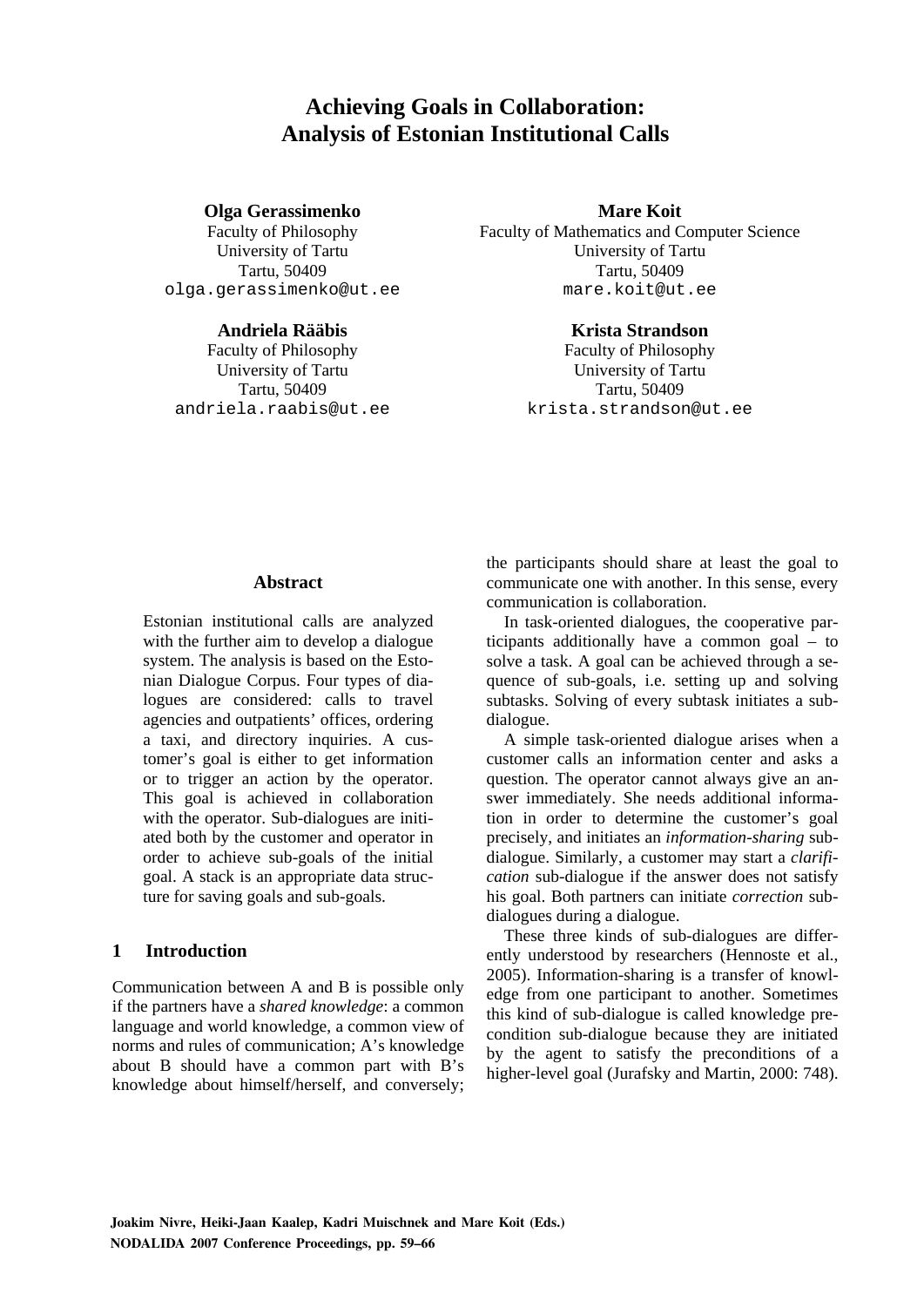In this case, an agent tries to elicit knowledge from the partner (e.g. a travel agent asks details of a trip from a customer). On the other hand, a negotiation sub-dialogue can be initiated by an agent to evaluate a proposal of the partner (Chu-Carrol and Carberry, 1995), e.g. a dialogue system (DS) is transferring its own knowledge to the user to resolve its uncertainty regarding the acceptance of a user proposal. In their later publications, negotiation is called a correction sub-dialogue (Chu-Carrol and Carberry, 1998; Jurafsky and Martin, 2000: 748). Correction is considered as a plan change (e.g. a customer rejects a previous plan to travel on Friday and orders a ticket for Sunday), or error correction (Kirchhoff, 2001). Clarification is considered as specification of answer (e.g. after a customer gets the gate number from the operator, he in addition asks for the precise location of the gate), or as solving of communication problems (McTear, 2004). In conversation analysis (CA), solving of communication problems is called repair (Schegloff, 1986). Figure 1 illustrates the different kinds of sub-dialogues and their typical location (A, B – dialogue participants).

| request<br>A:   | A: request/        | A: proposal           |
|-----------------|--------------------|-----------------------|
| question        | question           | B: negotia-           |
| B: informa-     | B: grant/answer    | tion $\prime$ correc- |
| tion-sharing    | A: clarification/  | tion                  |
| A: $-$ "-       | (error) correction | $A: -1$               |
| B: grant/answer | /repair            | B: accept/reject      |
|                 |                    |                       |

Figure 1. Sub-dialogues of a dialogue

Our further aim is to develop a DS which performs the role of an information operator interacting with a user in Estonian. Therefore we studied Estonian human-human institutional calls in order to explain how a customer (A) achieves his goal in collaboration with an operator (B). Three kinds of sub-dialogues are considered in dialogues: 1) information-sharing initiated by B before giving answer, 2) clarification initiated by A after receiving answer, and 3) repairs initiated both by A or B for solving communication problems. Negotiations in sense of (Chu-Carrol and Carberry, 1995) are not considered here because there are few proposals in our analyzed dialogues.

The paper is organized as follows. In Section 2 we give an overview of our empirical material. Section 3 clarifies what do customers ask and which dialogue acts they use in order to set up their goals. In Section 4 we consider different kinds of sub-dialogues used by participants who collaborate for achieving a joint goal – information-sharing, clarification and repair. Section 5 investigates how to model the process of achieving goals by using a stack structure. In Section 6 we will make conclusions.

## **2 Corpus Used**

Our current study is based on the Estonian Dialogue Corpus  $(EDic)^1$ . The corpus contains about 900 authentic human-human spoken dialogues, including over 800 calls. Dialogue acts are annotated in the corpus. A DAMSL-like typology<sup>2</sup> of dialogue acts is used for annotation (Gerassimenko et al., 2004). For this paper, 144 institutional calls (total 19,938 tokens) were selected from EDiC. Four situational groups are represented in the dialogues: calls to travel agencies, to outpatients' offices, for taxi, and directory inquiries (Table 1). The calls to travel agencies form the biggest part of the selected sub-corpus. The remaining dialogue types are considered for comparison. The dialogues are quite different but they still share an important feature – they all are collaborative. The  $Workbench<sup>3</sup>$  of EDiC was used for calculations and analyses.

| Dialogue     | Number of |        | Average length: |        |
|--------------|-----------|--------|-----------------|--------|
| type         |           |        | number of       |        |
|              | dialo-    | tokens | utter-          | tokens |
|              | gues      |        | ances           |        |
| Travel       | 36        | 12,104 | 54              | 336    |
| agency       |           |        |                 |        |
| Directory    | 60        | 4,384  | 19              | 73     |
| inquiries    |           |        |                 |        |
| Outpa-       | 26        | 2,422  | 24              | 93     |
| tients'      |           |        |                 |        |
| offices      |           |        |                 |        |
| Taxi         | 22        | 1,028  | 13              | 47     |
| <b>Total</b> | 144       | 19,938 |                 |        |

Table 1. Overview of the corpus

-

<sup>1</sup> http://math.ut.ee/~koit/Dialoog/EDiC.html

 $2$  The acts are divided into two big groups – adjacency pair (AP) acts (e.g. question–answer) and single (non-AP) acts (e.g. continuer). Names of dialogue acts consist of two parts separated by a colon: the first two letters give abbreviation of the name of act-group, e.g. QU – questions, VR – voluntary responses; the third letter is used only for  $\overrightarrow{AP}$  acts – the first  $(F)$  or second  $(S)$  part of an AP act; 2) full name of the act, for example, QUF: WH (wh-question), QUS: GIVING INFORMATION, VR: CONTINUER. The act names are originally in Estonian.

<sup>3</sup> http://math.ut.ee/~treumuth/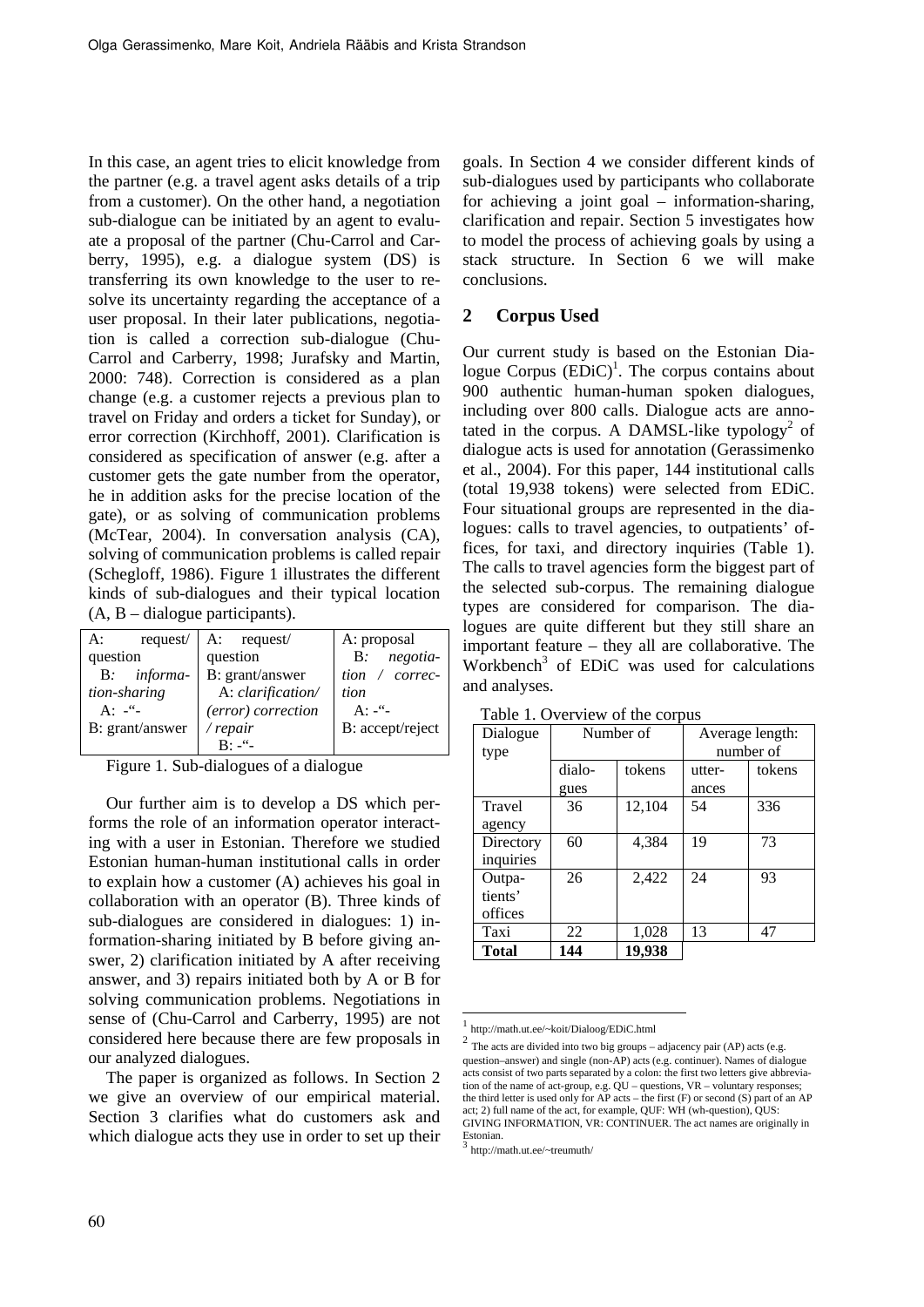In calls to travel agencies and directory inquiries, a customer wants to get information (and e.g. not to book a trip). When calling an outpatients' office or ordering a taxi, a customer expects an action by the operator in most cases (booking a reception time with a doctor, sending a taxi). Still, performing the action is accompanied with giving information (e.g. *yes, a taxi will come*).

In the following we will investigate how a customer achieves his goal, and how a collaborative operator assists him.

A typical call starts with a ritual part (greetings, identification, Schegloff, 1986). After that, a customer formulates a task starting the main part of the dialogue. During the main part, a task is solved in collaboration with an operator. A dialogue ends with a ritual part – thanking, leave-taking.

## **3 Customers' Goals**

The main part of a dialogue begins with setting up of a goal by a customer.

## **3.1 What do customers ask**

In our dialogues, a customer's goal is either 1) to get information (e.g. a phone number, address, etc.) or 2) to trigger an action by the operator (e.g. to send a taxi). In the latter case, the operator always informs the customer that either the action is performed or she is unable to perform it. Therefore, doing an action is accompanied with giving information.

In calls to *travel agencies* and *directory inquiries*, only information is asked for (phone numbers, bus schedules, opening hours of institutions, how to travel to a certain country, etc). There are no dialogues in our sub-corpus where a customer calling a travel agency books a trip.

Calling an *outpatients' office*, customers typically have a goal to book reception time with a doctor (21 dialogues), they seldom request information (about a certain patient, abatements, booking, following therapy  $-5$  dialogues in our data). Calling a *taxi company*, customers mostly want to order a taxi, i.e. they request an action (20 dialogues out of 22).

In majority of dialogues, customers achieve the goal. In directory inquiries, there are only two cases when a customer does not get the asked information (which is missing in a data base).

Calling an outpatients' office, a customer does not get information in one case because he is unable to describe the requested exploration. Booking a reception time succeeds in all cases.

Ordering a taxi succeeds in 18 cases out of 20. The 2 reasons of failure are that the taxi company does not have the requested mini-bus (one case), and a customer disclaims himself (one case).

In travel agency dialogues, the situation is different. A customer gets the requested information only in 12 dialogues out of 36. The typical reason of failure is that shared knowledge is missing – a customer does not have previous knowledge about the fields of activity of the agency (e.g. he asks how to travel to England but the agency offers only trips inside Estonia). In three dialogues, there are no more places available for the requested trip.

## **3.2 How do customers set up their goals**

Customers use directives or questions in order to set up a goal.

In our typology, we make a difference between directives and questions (Gerassimenko et al., 2004). Questions have special explicit formal features in Estonian – interrogatives, intonation, specific word order. Other requests for information and directive-actions in sense of DAMSL are considered as directives  $(Ex 1)<sup>4</sup>$ :



 $(1)$ <sub>hh</sub> olen uvitatud reisidest Skandi`naaviamaadesse=h. DIF: REQUEST I'm interested in trips to Scandinavian countries

In *directory inquiries*, a customer typically asks one question or makes one request in order to set up his goal. In calls to *outpatient offices*, similarly one dialogue act is sufficient. If a customer expects information then he uses a question. If he expects an action of the operator then a directive is used. Ordering a *taxi*, a customer always uses a directive.

Calling a *travel agency*, customers use one dialogue act for setting up the initial goal in 22 dialogues (out of 36), and two acts (utterances) in one turn in 5 cases (mostly a question or a request together with specifying information). In the remaining 9 cases, a response of the operator (continuer or acknowledgement) follows to the customer's request which signals that the operator is waiting for adjustment of the initial request. After that, the

 4 Transcription of conversation analysis is used in examples, cf. http://math.ut.ee/~koit/Dialoog/EDiC.html and (Gerassimenko et al. 2004).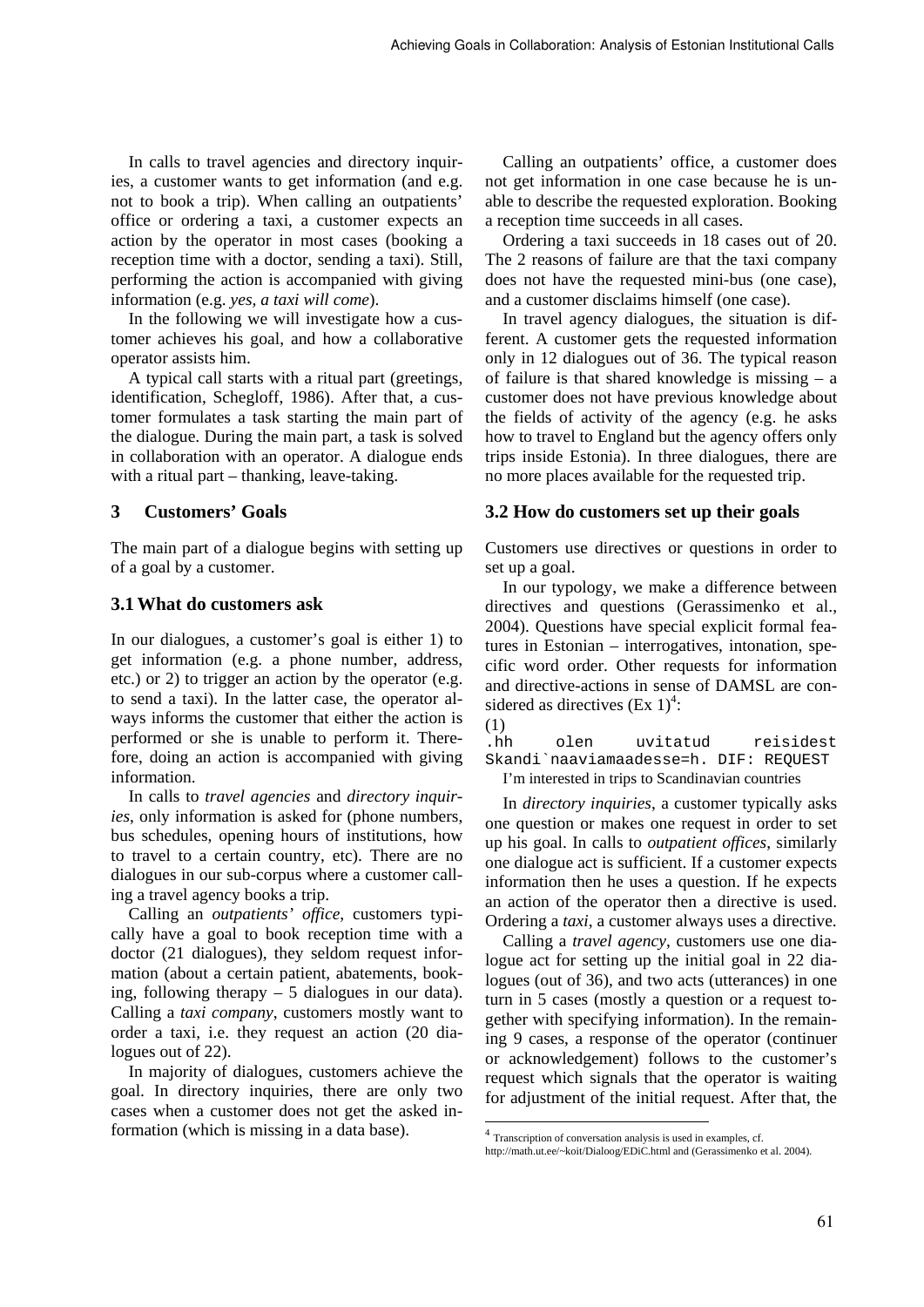customer asks a question or adds specifying information to his request. This can be considered as a collaborative behavior because information comes to the partner step by step which makes understanding it easier (Ex 2,  $A$  – customer, B – operator):

```
(2) 
A: .hh e sooviks: sõita Tallinnast 
`Münhenisse lennukiga. DIF: REQUEST 
I'd like to travel from Tallinn to Munich by plain 
B: jaa? VR: NEUTRAL CONTINUER 
yes? 
A: ee `üliõpilasele kui=palju `mak-
sab. OUF: WH
how much does it cost for a student?
```
## **4 Subdialogues**

The simplest structure of the main part of a dialogue is as follows:

A: request/question

B: (action +) giving information/missing information

This structure is preferred in directory inquiries but impossible in calls to outpatients' offices where booking a reception time is expected. In this case, some personal data are needed, and it would be non-collaborative if a patient gave all the data in his/her first request (cf. Gricean maxim of quantity).

There are 14 directory inquiries (out of 60) with such simple structure. In additional 17 inquiries, the operator initiates an information-sharing subdialogue after which she is able to give the requested information or to tell that information is missing in the data base. In the remaining directory inquiries, there are more subdialogues.

Only one ordering of a taxi has the simplest structure. There are no calls to travel agencies with such simple structure. Thus, there are few dialogues without sub-dialogues.

Therefore, a typical collaborative task-oriented dialogue includes sub-dialogues. A sub-dialogue is a rule, not an exception in conversation, they express collaboration (Lochbaum, 1998).

## **4.1 Information-sharing**

Information-sharing is mostly initiated by the operator after a customer's first request or question. The purpose of it is to get additional information which is needed for answering. In a previous work (Hennoste et al., 2005), information-sharing subdialogues were studied in Estonian directory inquiries. It is typical that such a sub-dialogue consists of one question (offering an answer, yes/no or alternative question in most cases) followed by the answer or, more rarely, of one directive (offer) followed by agreeing (Ex 3, a subdialogue is marked with -->).

(3) A: .hh `oskate te ehk `öelda Tar-

tus:=e mõnda telefoni`numbrit `kus `tegeldaks vanurite `abistamisega, aga et see=ei=oleks nagu `piirkonna: (.) mingi number=aga (.) `üldine, £ QUF: OPEN YES/NO

could you give me a phone number in Tartu for help to older persons, not a district one but a general number (1.5)

--> B: tändab aga siis ma pakuks teile äkki `linnavalitsuse sotsiaalabi `osakonna DIF: OFFER | ACF: ADJUSTING CONDITIONS OF ANSWER well then I can propose the social wellfare department of the municipality to you --> A: £ .hh ee jah, nähtavasti `küll=h. £ DIS: AGREEMENT | ACS: ADJUSTING CONDITIONS OF ANSWER (4.0)

yes obviously yes

The adjusting conditions of B's answer are either obtaining details for the information retrieval or for the action (e.g. if A wants to book a reception time with a doctor then his personal data are needed), or to offer choices to A (e.g. registration office or information desk of an institution), or to make a choice by the information operator and ask an agreement of A (Ex 3).

In directory inquiries, information-sharing will specify an institution (its name, location, structural unit, fields of activity) or will expect a choice/approval of a phone number.

If a customer who is calling an outpatients' office needs information about a patient (another person) then an operator always asks the patient's name, department of the hospital, time of the operation, etc before giving information. If a customer needs to book a reception time then the operator asks his name, ID code, has he visited the doctor previously, which type the visit is (regular, or for a deficiency certificate). The task is not solved until the operator has got all the needed data. Therefore, booking a reception time is different from a directory inquiry – the operator offers a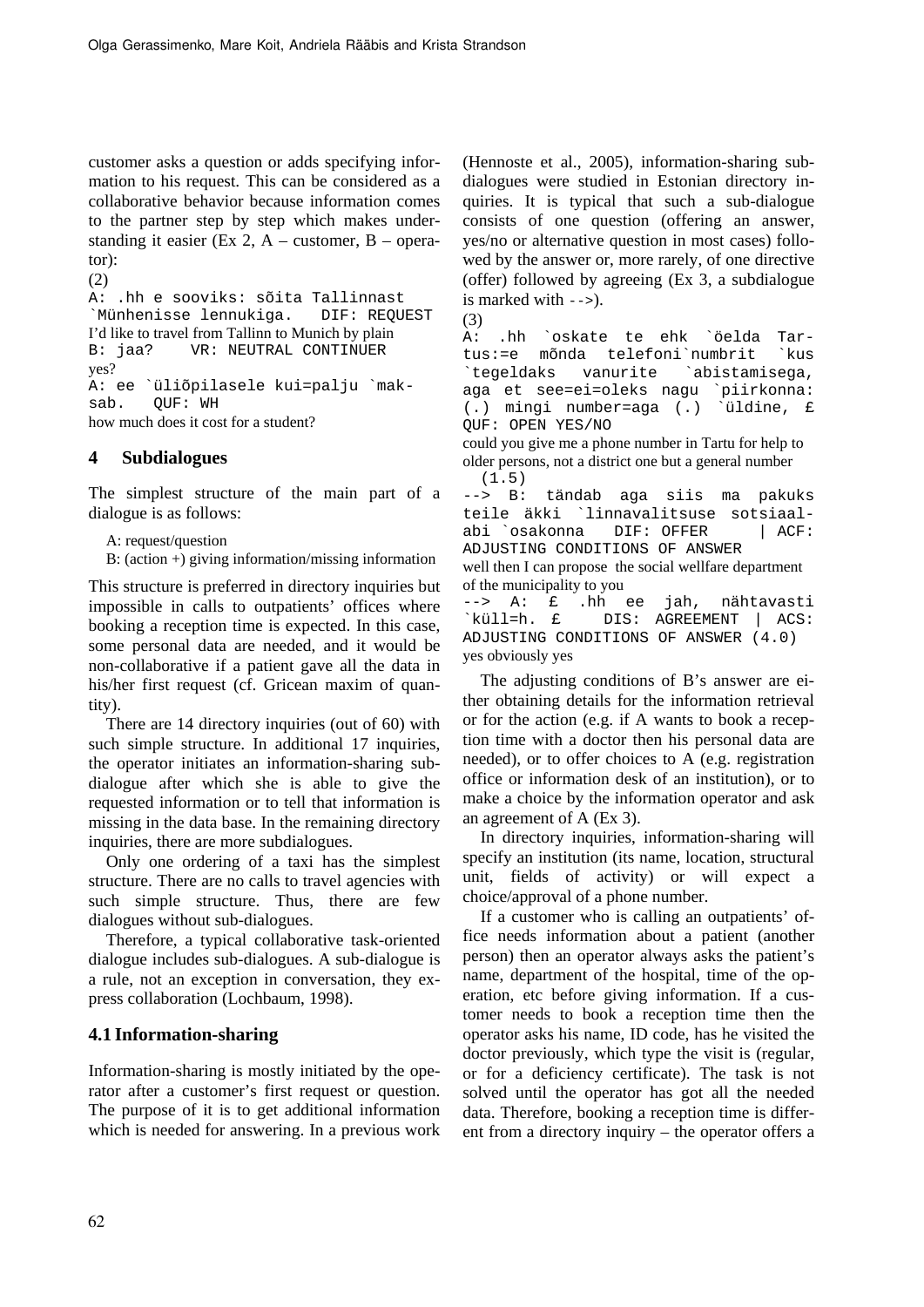time before information-sharing but the patient's agreement does not mean that the goal is achieved (Ex 4).

(4) B: .hh siis on kakskümend=kuus ap'rill kell 'kuusteist kolm'kümend. DIF: OFFER April twenty six at 4.30 p.m. A: jah, sobib 'küll. | DIS: AGREEMENT yes, it's OK --> B: ja kuidas lapse 'nimi on. QUF: WH | ACF: ADJUSTING CONDITIONS OF ANSWER | and what's the name of the child?

In calls for a taxi, the customer's name, the flat number, and/or the phone number are asked by the operator if a customer orders a taxi to a block of flats with several entrances (the taxi operator is able to determine the house type on the basis of its address). After that, she confirms that a taxi will come. Therefore, sending a taxi is similar to booking a reception time at an outpatients' office – the task is solved only after the customer's data have been obtained.

The type of information needed by an operator determines the type of the dialogue act which initiates an information-sharing sub-dialogue. In calls to travel agencies, outpatients' offices or for a taxi, the operator typically asks wh-questions. Checking questions, yes-no questions and offers are the next more frequent dialogue acts. In calls to travel agencies, the operator typically requests the time and duration of the requested trip, the names and ages of travellers (Ex 5).

```
(5) 
B: lennukiga? VR: NEUTRAL 
ACKNOWLEDGEMENT 
by plane? 
--> kui=vana te ´olete. QUF: WH | 
ACS: ADJUSTING CONDITIONS OF ANSWER 
how old are you? 
--> A: mm (.) kakskümend=´üks. QUS: 
GIVING INFORMATION | ACS: ADJUSTING 
CONDITIONS OF ANSWER 
um twenty one 
--> B: olete ´üliõpilane. | QUF: 
OFFERING ANSWER | ACS: ADJUSTING 
CONDITIONS OF ANSWER 
are you a student? 
--> A: jah. QUS:YES | ACS: ADJUSTING 
CONDITIONS OF ANSWER 
yes
```
The first part of an AP used by B in starting of a sub-dialogue determines the possible second parts which can be used by A. In our dialogues, A's agreement/*yes* mostly follows B's offer/yes-no question (80%). This means that B correctly recognized A's (sub)goal.

Information-sharing sub-dialogues typically consist of one AP in directory inquiries and ordering a taxi (an operator asks a question and a customer answers). The sub-dialogues are longer in calls to travel agencies and to outpatients' offices because more adjustments are needed here (personal data, different details of a trip, etc). Table 2 gives an overview of adjustments in different types of dialogues.

| Table 2. Information-sharing sub-dialogues |             |                            |  |  |  |
|--------------------------------------------|-------------|----------------------------|--|--|--|
| <b>Dialogue</b>                            | Number of   | <b>Typical</b> information |  |  |  |
| type                                       | adjustments | shared                     |  |  |  |
| Travel agency                              | 73          | time, duration of a trip,  |  |  |  |
|                                            |             | personal data of travel-   |  |  |  |
|                                            |             | ers                        |  |  |  |
| Directory                                  | 58          | name, location, fields     |  |  |  |
| inquiries                                  |             | of activity of an insti-   |  |  |  |
|                                            |             | tution, choices<br>of      |  |  |  |
|                                            |             | phone numbers              |  |  |  |
| Outpatients'                               | 70          | reception time, per-       |  |  |  |
| offices                                    |             | sonal data of a patient    |  |  |  |
| Taxi                                       | 18          | customer's name, flat      |  |  |  |
|                                            |             | number                     |  |  |  |
| <b>Total</b>                               | 214         |                            |  |  |  |

The main aim of an information-sharing subdialogue initiated by an operator is to specify a customer's goal and to collect information for answering.

## **4.2 Clarification**

Clarification is untypical in directory inquiries  $-$  a customer initiates a clarification sub-dialogue only in 10 cases. Adjustments (mostly expressed by whquestions) are related to the location of the institution which phone number was received, the fields of its activity, how to call the number, and presence of other phone numbers.

In calls to outpatients' offices, there are 7 clarifications: what weekday is it, how long time a consultation lasts, is it free of charge (whquestions, alternative or yes/no questions are used).

When ordering a taxi, a customer initiates a clarification in 9 cases, typically asking how long it takes to a taxi to arrive (by a wh-question), Ex 6.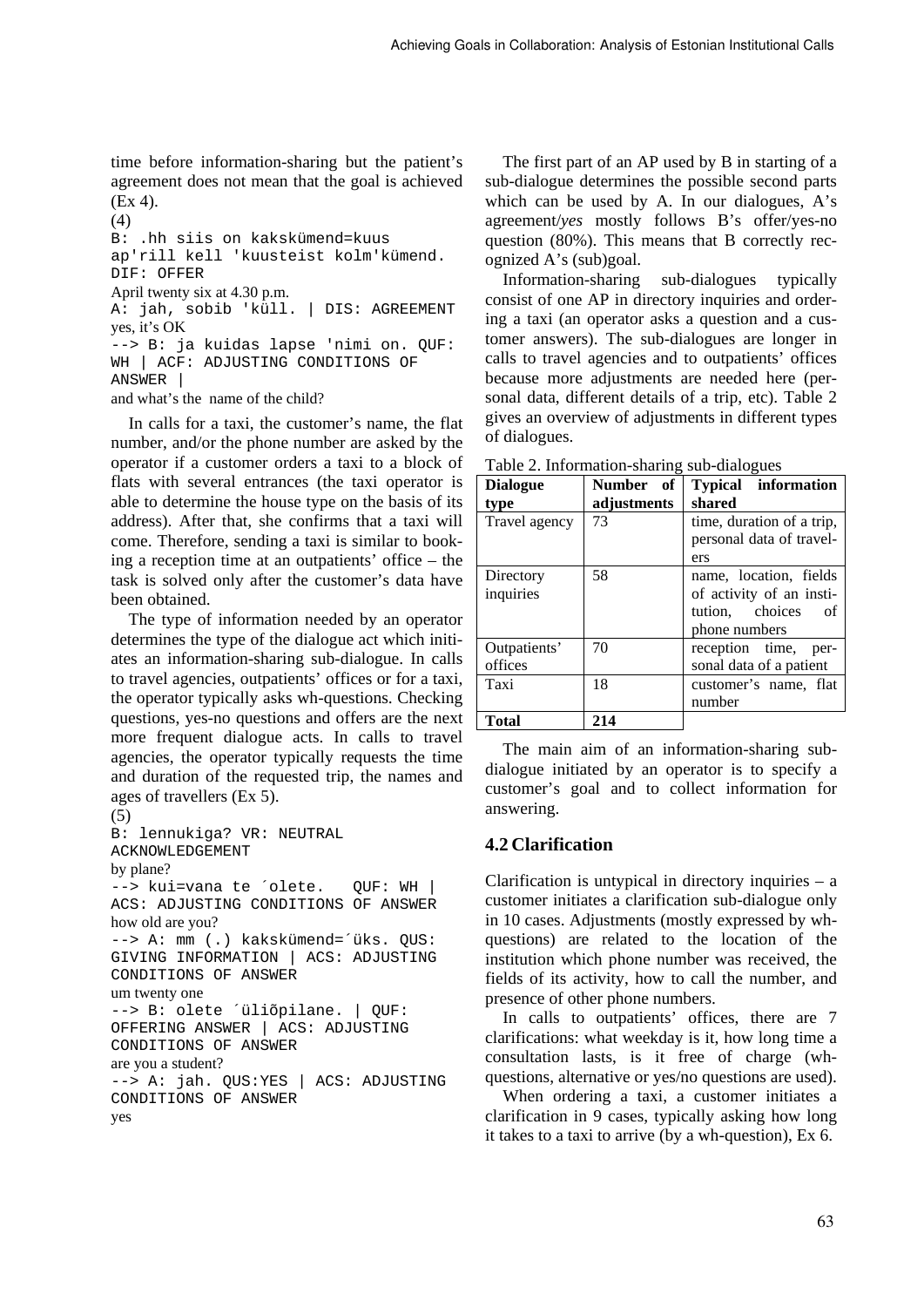(6) B: ja `tuleb teile auto. DIS: OTHER and a taxi will come to you  $($ . $)$ --> A: kui `kiiresti ta [jõuab.] QUF: WH how quickly it will arrive --> B: [.hh] `saadan teile `Anne`linnast auto. QUS: GIVING **INFORMATION** I'll send a car from Anne district to you (0.5) A: ahah? VR: NEUTRAL CHANGE OF STATE I see aitäh. RIF: THANKING thanks

In calls to travel agencies, there are 39 clarifications – much more than in other dialogue types. It is understandable because there are many details of trips which are needed to be specified. Customers ask for the price, duration of a trip, is a visa and/or insurance needed, are they included into the price, are there abatements, are there another possibilities to travel, etc (Ex 7). Table 3 gives an overview of adjustments initiated by customers. The aim of a clarification initiated by a customer is to specify the answer received. A customer's initial goal is achieved but he is adjusting some more details.

Table 3. Clarification sub-dialogues

| <b>Dialogue</b> | Number of   | <b>Typical</b> information |
|-----------------|-------------|----------------------------|
| type            | adjustments | clarified by customer      |
| Travel agency   | 39          | price, accommodation,      |
|                 |             | visa                       |
| Directory       | 10          | location of an institu-    |
| inquiries       |             | tion, presence of other    |
|                 |             | phone numbers              |
| Outpatients'    | 7           | duration of a consulta-    |
| offices         |             | tion, which weekday        |
| Taxi            | q           | time to wait               |
| <b>Total</b>    | 65          |                            |

(7)

B: hh < siis jääb vist > (0.5) kell ´kaheksa läheb tegelikult ´välja (.) ee katama´raan, (.) sõidab ´tund nelikend=´viis. QUS: GIVING INFORMATION a catamaran departs at 8 o'clock, the travel time is one hour forthy five minutes A: ahah, VR: NEUTRAL CHANGE OF STATE I see

sellega isegi ´peaaegu ´jõuab AI: INFERENCE

I will almost manage

```
--> ja see on sis ´esimene laev=ve. 
QUE: OPEN YES-NO 
and is this the first boat?
```
#### **4.3 Repair**

We differentiate three types of repair initiations. The first two types are *checking* and *nonunderstanding:* the hearer initiates a repair and the partner carries it out. Both of these initiations indicate a perception problem by the hearer: nonunderstanding expects the partner to repeat, explain and/or specify the problematic part of his turn, and checking clarifies the problematic part thus expecting the partner either to confirm or to correct this repetition (Ex 8, a sub-sub-dialogue, and Ex 9). The third type is *reformulation* where the hearer initiates a repair and suggests her own interpretation of the problematic item. The partner may agree with or reject this interpretation (Ex 10). Thus the hearer is not correcting a mistake here but indicating an understanding problem.

```
(8) 
A: sooviks taksot `Puurmanni `viis-
teist. DIF: REQUEST 
(0.5) 
a taxi to Puurmanni fifteen please 
--> B: ja `kelle `nimele. QUF: WH | 
ACF: ADJUSTIBG CONDITIONS OF ANSWER 
and what's the name? 
--> A: Ülle? QUS: GIVING INFORMATION 
| ACS: ADJUSTIBG CONDITIONS OF ANSWER 
Ülle 
(\cdot)----> B: `Ülle `nimele. QUF: OFFERING 
ANSWER | RPF: CHECKING 
Ülle is the name 
----> A: jah. QUS : YES | RPS: REPAIR 
yes 
(9) 
B: 0.5) ´lennujaama vahe on ´ka kuhu 
te soovite. QUF: OPEN YES-NO | ACF: 
ADJUSTING CONDITIONS OF ANSWER (.) 
is there a difference between airports you want to arrive 
to? 
--> A: mis QUF: WH | RPF: NON-
UNDERSTANDING 
sorry? 
--> B: et kas on ´lennujaama vahe ka 
kas ´Kätvik ((Gatwick)) või (.) [ei 
ole] QUF: OPEN YES-NO | QUS: GIVING 
INFORMATION | RPS: REPAIR 
is there a difference between airports – Gatwick or not?
```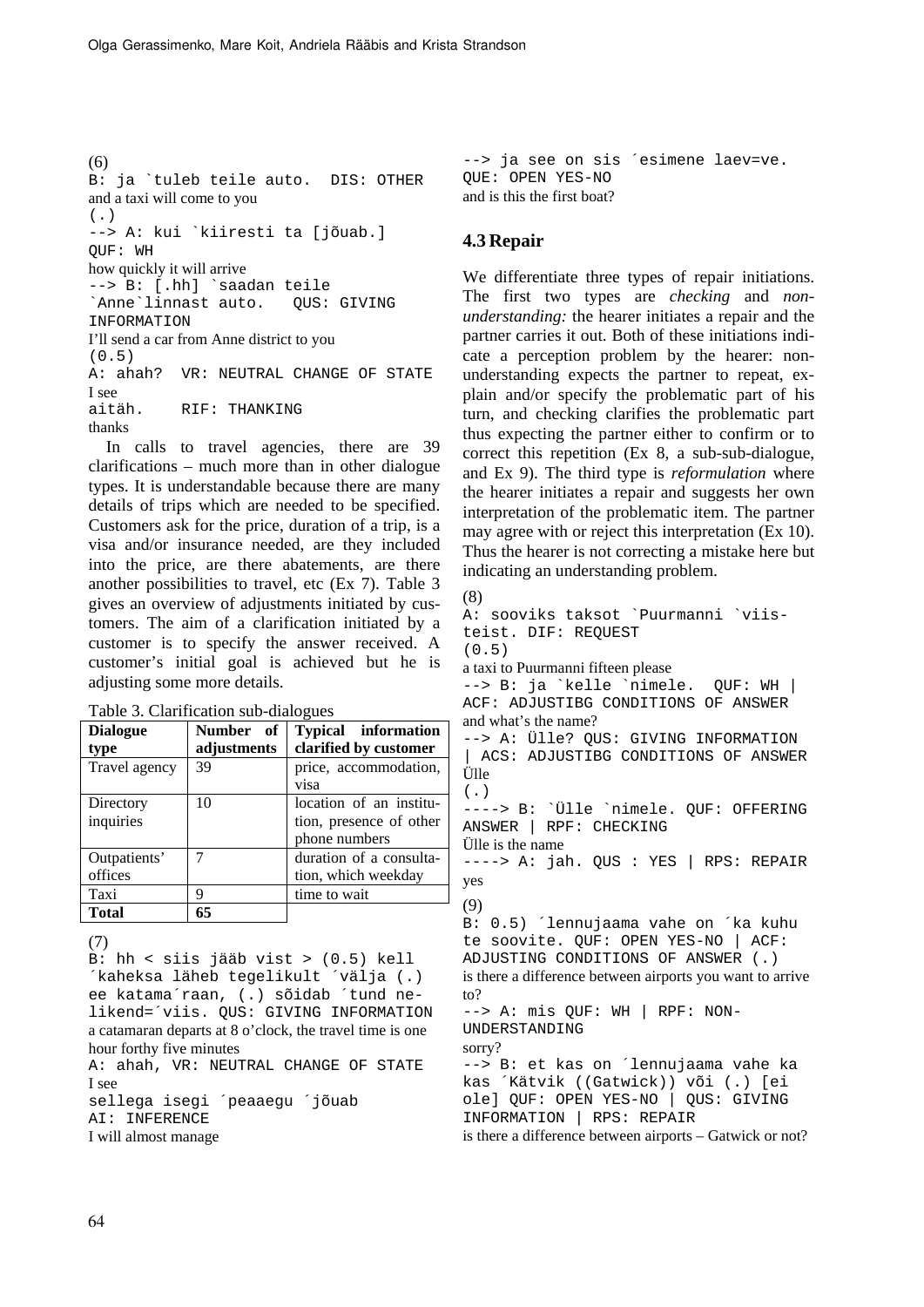(10) A: järgmine `teisipäev. QUS: GIVING INFORMATION | ACS: ADJUSTING CONDITIONS OF ANSWER next Tuesday (1.0) ää `kaks üliõpilast. AI: SPECIFICATION um two students (2.0) --> B: \* kuupäev=on \* (1.0) kakskend=<br>`kolm jah. QUF: OFFERING ANSWER | QUF: OFFERING ANSWER | RPF: REFORMULATION the date is twenty third yes --> A: jah. QUS: YES | RPS: PERFORMING yes

The repairing sub-dialogues are initiated in certain limited cases, e.g. with regard to information that must be exact (prices, concessions, e-mail addresses, actions that will be carried out next). The problems that cause correction can in principle be located in an arbitrary past turn. In our sub-corpus, repairs are initiated with regard to the immediately preceding turn in 90% of cases. Table 4 gives an overview of repair initiations in our corpus. The most frequent repair initiation is checking. As one can expect, calls to travel agencies include the most number of repairs. Calls to travel agencies are different from other types of dialogues – reformulations are used almost only here, both by customers and operators, very frequently. The reason is that there are many details of trips which have to be clarified in order to understand them correctly.

Table 4. Number of repair initiations by customer (A) and operator (B)

| <b>Dialogue</b><br>type      |    | <b>Checking</b> | Non-<br>under- | standing       | Refor-         | mulation | <b>Total</b> |
|------------------------------|----|-----------------|----------------|----------------|----------------|----------|--------------|
|                              | A  | B               | A              | в              | A              | B        |              |
| Travel<br>agencies           | 8  | 16              | 5              | 3              | 19             | 12       | 63           |
| Directory<br>inquiries       | 10 | 11              | 3              | $\overline{2}$ | $\overline{2}$ | 6        | 34           |
| Outpa-<br>tients'<br>offices | 10 | 13              | 3              | 4              |                | 3        | 33           |
| Ordering<br>a taxi           | 1  | 12              |                | 10             |                | 3        | 26           |
| <b>Total</b>                 | 29 | 52              | 11             | 19             | 21             | 24       | 156          |

The aim of repairs is to solve communication problems and this way to work for solving the initial task, for achieving a communicative goal.

## **5 How to Model It?**

| A: (.) ee<br>QUF: WH<br>ma=oleks uvi-<br>tatud informat-<br>sioonist kuidas:<br>reisida<br>'Inglismaale.<br>I'm interested in how<br>to travel to England<br>B: jaa?<br>VR: NEUTRAL<br>travel to<br>CONTINUER<br>England<br>yes<br>.<br>A: et: (.) ilm-<br>AI:<br>selt kas<br>SPECIFICATI<br>'lennukiga: len-<br>ON  <br>nukipileti:<br>$(1.2)$ või=või<br>obviously by plane<br>or or<br>B: lennukiga?<br>travel to<br>VR: NEUTRAL<br><b>ACKNOWLEDGE</b><br>England by<br>by plane<br>MENT<br>plane<br>travel to<br>England<br>--> kui=vana te<br>age of the<br>QUF: WH<br>'olete.<br>traveler<br>ACF:<br>ADJUSTING<br>how old are you<br>CONDITIONS<br>travel to<br>OF ANSWER<br>England by<br>plane<br>$\overline{\hspace{1cm}}$ --> A: mm (.)<br>QUS: GIVING<br>kakskümend=´üks.<br>INFORMATION<br>$ $ ACS:<br>um twenty one<br>ADJUSTING<br>CONDITIONS<br>OF ANSWER<br>--> B: olete<br>status of<br>QUE:<br>´üliõpilane.<br>the trav-<br>OFFERING<br>ANSWER<br>eler<br>are you a student<br>ACF:<br>age of the<br>ADJUSTING<br><del>traveler</del><br>CONDITIONS<br>OF ANSWER<br>travel to<br>England by<br>plane<br>jah.<br>status of<br>--> A:<br>QUS: YES<br>ACS:<br>the trav<br>yes<br>ADJUSTING<br>e <del>l</del> er<br>CONDITIONS<br>travel to<br>OF ANSWER | England by<br>plane | <b>Utterance</b> | Dialogue act | <b>Goal stack</b> |
|------------------------------------------------------------------------------------------------------------------------------------------------------------------------------------------------------------------------------------------------------------------------------------------------------------------------------------------------------------------------------------------------------------------------------------------------------------------------------------------------------------------------------------------------------------------------------------------------------------------------------------------------------------------------------------------------------------------------------------------------------------------------------------------------------------------------------------------------------------------------------------------------------------------------------------------------------------------------------------------------------------------------------------------------------------------------------------------------------------------------------------------------------------------------------------------------------------------------------------------------------------------------|---------------------|------------------|--------------|-------------------|
|                                                                                                                                                                                                                                                                                                                                                                                                                                                                                                                                                                                                                                                                                                                                                                                                                                                                                                                                                                                                                                                                                                                                                                                                                                                                        |                     |                  |              |                   |
|                                                                                                                                                                                                                                                                                                                                                                                                                                                                                                                                                                                                                                                                                                                                                                                                                                                                                                                                                                                                                                                                                                                                                                                                                                                                        |                     |                  |              |                   |
|                                                                                                                                                                                                                                                                                                                                                                                                                                                                                                                                                                                                                                                                                                                                                                                                                                                                                                                                                                                                                                                                                                                                                                                                                                                                        |                     |                  |              |                   |
|                                                                                                                                                                                                                                                                                                                                                                                                                                                                                                                                                                                                                                                                                                                                                                                                                                                                                                                                                                                                                                                                                                                                                                                                                                                                        |                     |                  |              |                   |
|                                                                                                                                                                                                                                                                                                                                                                                                                                                                                                                                                                                                                                                                                                                                                                                                                                                                                                                                                                                                                                                                                                                                                                                                                                                                        |                     |                  |              |                   |
|                                                                                                                                                                                                                                                                                                                                                                                                                                                                                                                                                                                                                                                                                                                                                                                                                                                                                                                                                                                                                                                                                                                                                                                                                                                                        |                     |                  |              |                   |
|                                                                                                                                                                                                                                                                                                                                                                                                                                                                                                                                                                                                                                                                                                                                                                                                                                                                                                                                                                                                                                                                                                                                                                                                                                                                        |                     |                  |              |                   |
|                                                                                                                                                                                                                                                                                                                                                                                                                                                                                                                                                                                                                                                                                                                                                                                                                                                                                                                                                                                                                                                                                                                                                                                                                                                                        |                     |                  |              |                   |
|                                                                                                                                                                                                                                                                                                                                                                                                                                                                                                                                                                                                                                                                                                                                                                                                                                                                                                                                                                                                                                                                                                                                                                                                                                                                        |                     |                  |              |                   |
|                                                                                                                                                                                                                                                                                                                                                                                                                                                                                                                                                                                                                                                                                                                                                                                                                                                                                                                                                                                                                                                                                                                                                                                                                                                                        |                     |                  |              |                   |
|                                                                                                                                                                                                                                                                                                                                                                                                                                                                                                                                                                                                                                                                                                                                                                                                                                                                                                                                                                                                                                                                                                                                                                                                                                                                        |                     |                  |              |                   |
|                                                                                                                                                                                                                                                                                                                                                                                                                                                                                                                                                                                                                                                                                                                                                                                                                                                                                                                                                                                                                                                                                                                                                                                                                                                                        |                     |                  |              |                   |
|                                                                                                                                                                                                                                                                                                                                                                                                                                                                                                                                                                                                                                                                                                                                                                                                                                                                                                                                                                                                                                                                                                                                                                                                                                                                        |                     |                  |              |                   |
|                                                                                                                                                                                                                                                                                                                                                                                                                                                                                                                                                                                                                                                                                                                                                                                                                                                                                                                                                                                                                                                                                                                                                                                                                                                                        |                     |                  |              |                   |
|                                                                                                                                                                                                                                                                                                                                                                                                                                                                                                                                                                                                                                                                                                                                                                                                                                                                                                                                                                                                                                                                                                                                                                                                                                                                        |                     |                  |              |                   |
|                                                                                                                                                                                                                                                                                                                                                                                                                                                                                                                                                                                                                                                                                                                                                                                                                                                                                                                                                                                                                                                                                                                                                                                                                                                                        |                     |                  |              |                   |
|                                                                                                                                                                                                                                                                                                                                                                                                                                                                                                                                                                                                                                                                                                                                                                                                                                                                                                                                                                                                                                                                                                                                                                                                                                                                        |                     |                  |              |                   |
|                                                                                                                                                                                                                                                                                                                                                                                                                                                                                                                                                                                                                                                                                                                                                                                                                                                                                                                                                                                                                                                                                                                                                                                                                                                                        |                     |                  |              |                   |
|                                                                                                                                                                                                                                                                                                                                                                                                                                                                                                                                                                                                                                                                                                                                                                                                                                                                                                                                                                                                                                                                                                                                                                                                                                                                        |                     |                  |              |                   |
|                                                                                                                                                                                                                                                                                                                                                                                                                                                                                                                                                                                                                                                                                                                                                                                                                                                                                                                                                                                                                                                                                                                                                                                                                                                                        |                     |                  |              |                   |
|                                                                                                                                                                                                                                                                                                                                                                                                                                                                                                                                                                                                                                                                                                                                                                                                                                                                                                                                                                                                                                                                                                                                                                                                                                                                        |                     |                  |              |                   |
|                                                                                                                                                                                                                                                                                                                                                                                                                                                                                                                                                                                                                                                                                                                                                                                                                                                                                                                                                                                                                                                                                                                                                                                                                                                                        |                     |                  |              |                   |
|                                                                                                                                                                                                                                                                                                                                                                                                                                                                                                                                                                                                                                                                                                                                                                                                                                                                                                                                                                                                                                                                                                                                                                                                                                                                        |                     |                  |              |                   |
|                                                                                                                                                                                                                                                                                                                                                                                                                                                                                                                                                                                                                                                                                                                                                                                                                                                                                                                                                                                                                                                                                                                                                                                                                                                                        |                     |                  |              |                   |
|                                                                                                                                                                                                                                                                                                                                                                                                                                                                                                                                                                                                                                                                                                                                                                                                                                                                                                                                                                                                                                                                                                                                                                                                                                                                        |                     |                  |              |                   |
|                                                                                                                                                                                                                                                                                                                                                                                                                                                                                                                                                                                                                                                                                                                                                                                                                                                                                                                                                                                                                                                                                                                                                                                                                                                                        |                     |                  |              |                   |
|                                                                                                                                                                                                                                                                                                                                                                                                                                                                                                                                                                                                                                                                                                                                                                                                                                                                                                                                                                                                                                                                                                                                                                                                                                                                        |                     |                  |              |                   |
|                                                                                                                                                                                                                                                                                                                                                                                                                                                                                                                                                                                                                                                                                                                                                                                                                                                                                                                                                                                                                                                                                                                                                                                                                                                                        |                     |                  |              |                   |
|                                                                                                                                                                                                                                                                                                                                                                                                                                                                                                                                                                                                                                                                                                                                                                                                                                                                                                                                                                                                                                                                                                                                                                                                                                                                        |                     |                  |              |                   |
|                                                                                                                                                                                                                                                                                                                                                                                                                                                                                                                                                                                                                                                                                                                                                                                                                                                                                                                                                                                                                                                                                                                                                                                                                                                                        |                     |                  |              |                   |
|                                                                                                                                                                                                                                                                                                                                                                                                                                                                                                                                                                                                                                                                                                                                                                                                                                                                                                                                                                                                                                                                                                                                                                                                                                                                        |                     |                  |              |                   |
|                                                                                                                                                                                                                                                                                                                                                                                                                                                                                                                                                                                                                                                                                                                                                                                                                                                                                                                                                                                                                                                                                                                                                                                                                                                                        |                     |                  |              |                   |
|                                                                                                                                                                                                                                                                                                                                                                                                                                                                                                                                                                                                                                                                                                                                                                                                                                                                                                                                                                                                                                                                                                                                                                                                                                                                        |                     |                  |              |                   |
|                                                                                                                                                                                                                                                                                                                                                                                                                                                                                                                                                                                                                                                                                                                                                                                                                                                                                                                                                                                                                                                                                                                                                                                                                                                                        |                     |                  |              |                   |
|                                                                                                                                                                                                                                                                                                                                                                                                                                                                                                                                                                                                                                                                                                                                                                                                                                                                                                                                                                                                                                                                                                                                                                                                                                                                        |                     |                  |              |                   |
|                                                                                                                                                                                                                                                                                                                                                                                                                                                                                                                                                                                                                                                                                                                                                                                                                                                                                                                                                                                                                                                                                                                                                                                                                                                                        |                     |                  |              |                   |
|                                                                                                                                                                                                                                                                                                                                                                                                                                                                                                                                                                                                                                                                                                                                                                                                                                                                                                                                                                                                                                                                                                                                                                                                                                                                        |                     |                  |              |                   |
|                                                                                                                                                                                                                                                                                                                                                                                                                                                                                                                                                                                                                                                                                                                                                                                                                                                                                                                                                                                                                                                                                                                                                                                                                                                                        |                     |                  |              |                   |
|                                                                                                                                                                                                                                                                                                                                                                                                                                                                                                                                                                                                                                                                                                                                                                                                                                                                                                                                                                                                                                                                                                                                                                                                                                                                        |                     |                  |              |                   |
|                                                                                                                                                                                                                                                                                                                                                                                                                                                                                                                                                                                                                                                                                                                                                                                                                                                                                                                                                                                                                                                                                                                                                                                                                                                                        |                     |                  |              |                   |
|                                                                                                                                                                                                                                                                                                                                                                                                                                                                                                                                                                                                                                                                                                                                                                                                                                                                                                                                                                                                                                                                                                                                                                                                                                                                        |                     |                  |              |                   |
|                                                                                                                                                                                                                                                                                                                                                                                                                                                                                                                                                                                                                                                                                                                                                                                                                                                                                                                                                                                                                                                                                                                                                                                                                                                                        |                     |                  |              |                   |
|                                                                                                                                                                                                                                                                                                                                                                                                                                                                                                                                                                                                                                                                                                                                                                                                                                                                                                                                                                                                                                                                                                                                                                                                                                                                        |                     |                  |              |                   |
|                                                                                                                                                                                                                                                                                                                                                                                                                                                                                                                                                                                                                                                                                                                                                                                                                                                                                                                                                                                                                                                                                                                                                                                                                                                                        |                     |                  |              |                   |
|                                                                                                                                                                                                                                                                                                                                                                                                                                                                                                                                                                                                                                                                                                                                                                                                                                                                                                                                                                                                                                                                                                                                                                                                                                                                        |                     |                  |              |                   |
|                                                                                                                                                                                                                                                                                                                                                                                                                                                                                                                                                                                                                                                                                                                                                                                                                                                                                                                                                                                                                                                                                                                                                                                                                                                                        |                     |                  |              |                   |
|                                                                                                                                                                                                                                                                                                                                                                                                                                                                                                                                                                                                                                                                                                                                                                                                                                                                                                                                                                                                                                                                                                                                                                                                                                                                        |                     |                  |              |                   |
|                                                                                                                                                                                                                                                                                                                                                                                                                                                                                                                                                                                                                                                                                                                                                                                                                                                                                                                                                                                                                                                                                                                                                                                                                                                                        |                     |                  |              |                   |
|                                                                                                                                                                                                                                                                                                                                                                                                                                                                                                                                                                                                                                                                                                                                                                                                                                                                                                                                                                                                                                                                                                                                                                                                                                                                        |                     |                  |              |                   |
|                                                                                                                                                                                                                                                                                                                                                                                                                                                                                                                                                                                                                                                                                                                                                                                                                                                                                                                                                                                                                                                                                                                                                                                                                                                                        |                     |                  |              |                   |

Figure 2. Goal stack (Example 5)